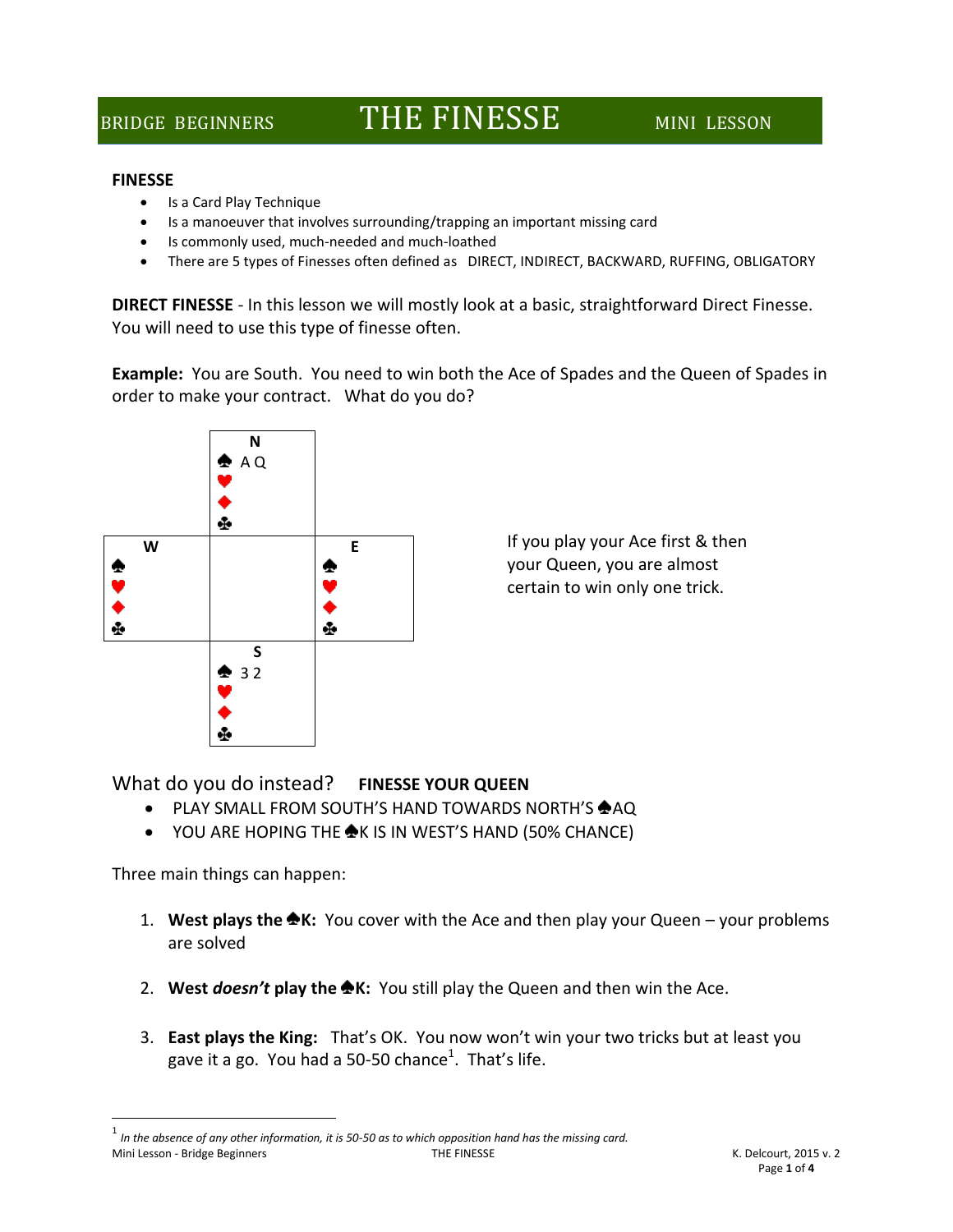# **EXAMPLES You need two spade tricks to make your contract. What do you do?**

Lead the  $\clubsuit$ 2 from South's hand towards each of these holdings, then



You can see how the idea is to skirt or manoeuver around the crucial missing card.



If a finesse doesn't work, C'est la vie! There was a 50-50 chance and you took it. That's better than not trying to finesse at all & giving yourself 0% chance.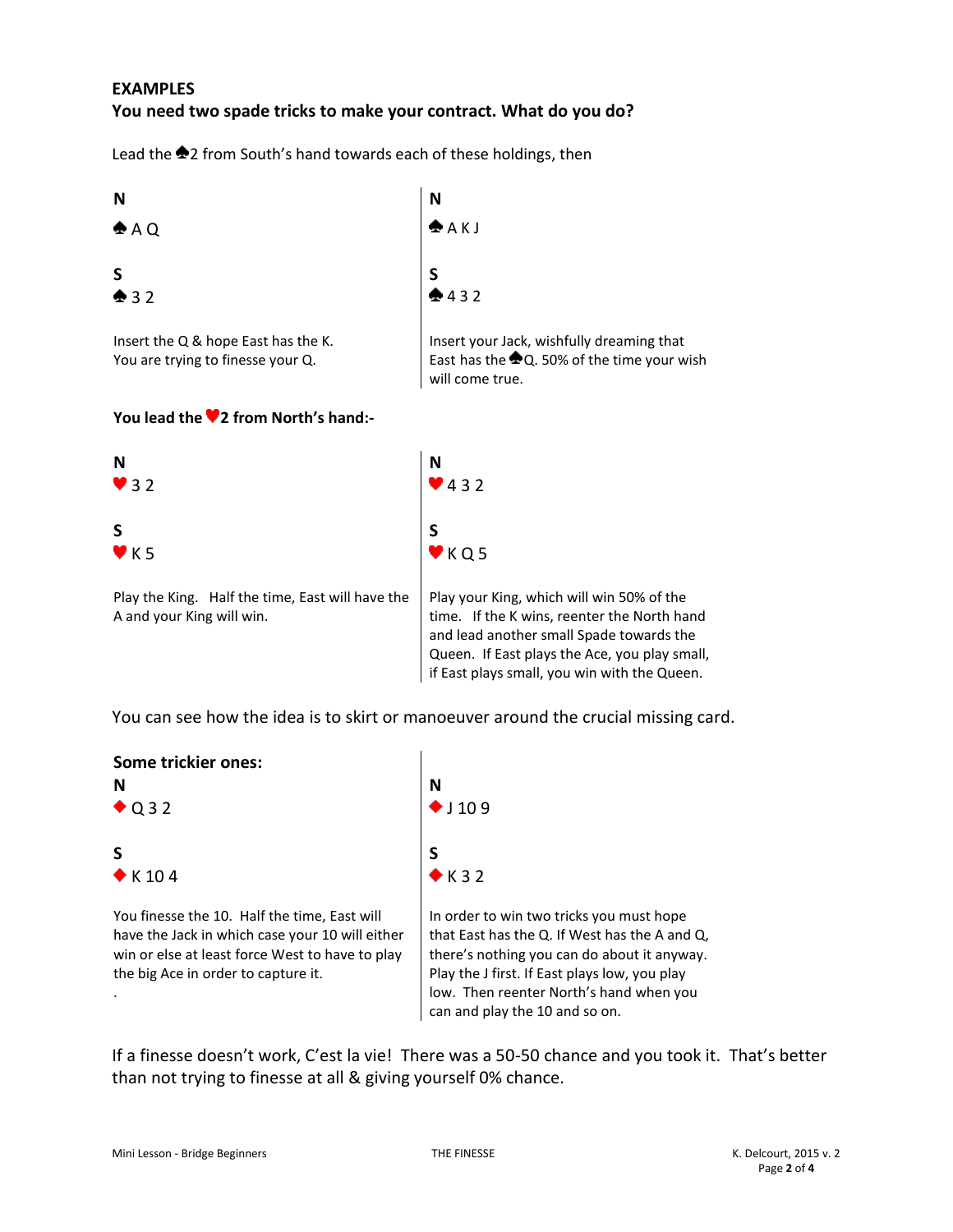# **FAQ's**

# **Why is a finesse "much-loathed? Is 50-50 chance very good?**

Karpin says *"Nobody became a great bridge player on 50% chances".* 50-50 though is better than 20-80 stacked against you. As you get better at Bridge, you will learn to look at alternative lines of play first, that might offer a better percentage chance of success. Often you will find there are none.

## **Why do it then? Why learn finessing as a staple part of card play?**

The fact is, you will need to finesse a lot. More often than not, there is no better alternative. With a 50- 50 chance, if it doesn't work at least you gave it your best shot.

# **Why do I "chicken out"?**

It's a bit nerve-wracking purposefully playing towards a card that you have a 50-50 chance of losing …but, NERVES OF STEEL. Bite the bullet and give it a burl. If you have nothing to lose, and succeeding is the only way to get your contract, it is usually well worth the try.

### **Why do other people get so lucky? I always end up going to bed with my King if I hold it up.**

You will probably find it wasn't just a lucky guess. There are certain odds about when finessing is worth trying and when it is better to go for a drop or different line of play – more on that in Improver Lessons.

### **What if I have two possible finesse suits - does it matter which one I try first?**

Yes, it often does matter. More on this in Improver Lessons but for now just choose one and try it.

### **ANSWERS - PRACTICE HANDS ON PAGE 4**

**HAND 1** Play a small spade towards Dummy's Queen.

**HAND 2** Go over to Dummy and play a small spade towards your Queen.

**HAND 3** Lead small to your 10. If E wins with a high honour, finesse the Jack next time. You will win two tricks whenever West was dealt the Q-10 or K-10. Finessing the J first will only win two tricks if West was dealt K-Q - one chance only. Two chances are better than one.

**HAND 4** Lead small to your 9. If it loses, that's OK. Get back to your hand and lead towards the Q. Reasoning is as per Hand 3.

HAND 5 Play the  $\blacklozenge$ . With touching honours it is OK to lead one. If West doesn't cover with the Queen let the Jack go around.

**HAND 6** Cash the  $\triangleq$  A first. Then lead a small spade from Dummy towards your  $\triangleq$  Q. If the King is in East's hand, your Q wins eventually. Otherwise C'est la vie! It is futile to just lead the  $\clubsuit$  Q.

# **References and further reading:**

Cotter, P and Rimington, D. (1982). *Bridge Play Technique*. Robert Hale Limited: London.

Hayden, Dorothy (1969). *Winning Declarer Play*. Robert Hale & Company: London

Karpin, Fred L. (1972). *The Finesse.* Prentice-Hall.

Marsden, Paul. (2011). *The Principles of Card Play*. Hamilton Publishing Company: Australia